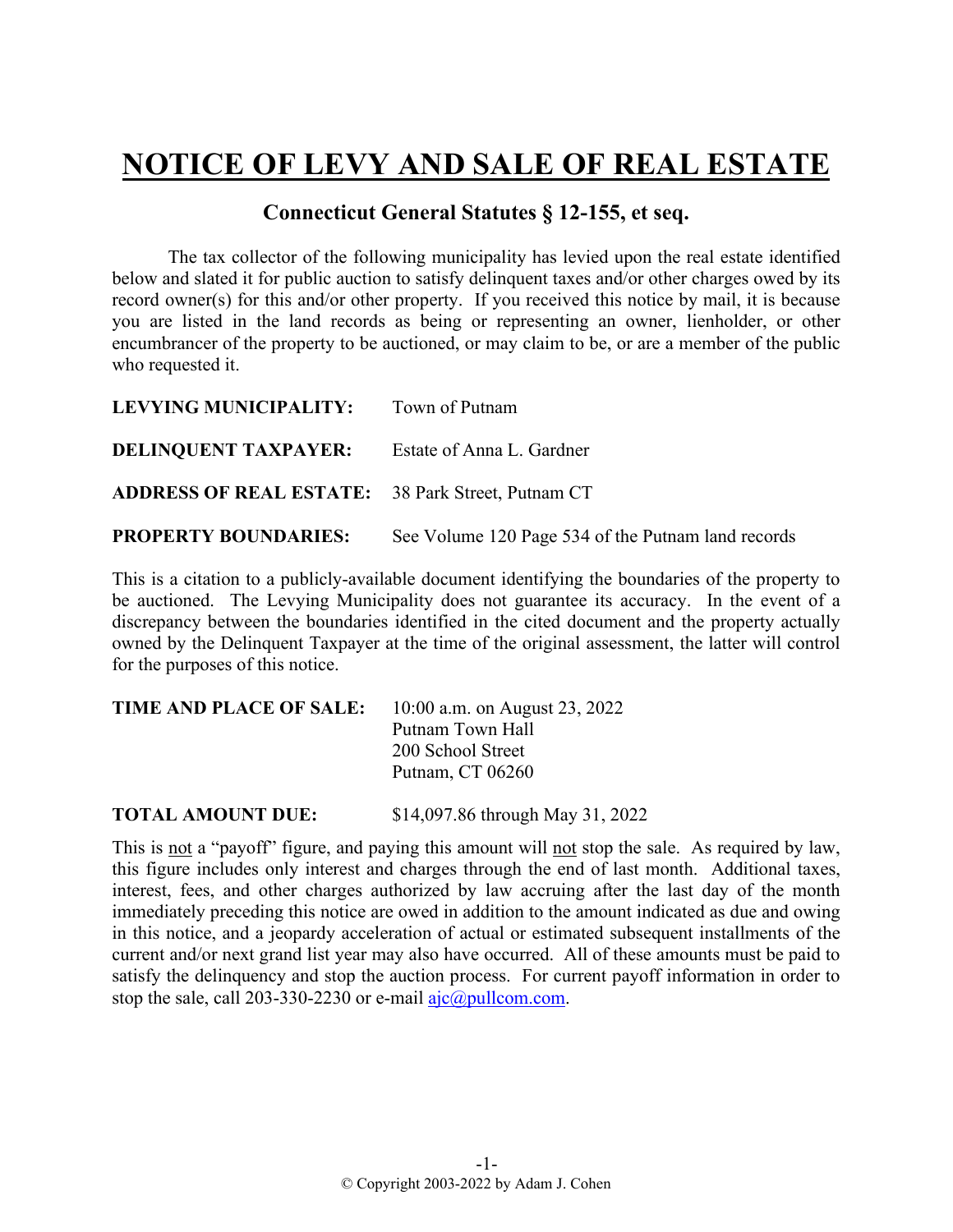**SURVIVING ENCUMBRANCES:** This property will be sold "free and clear" to the winning bidder subject only to: (1) taxes and water/sewer charges laid by the levying municipality which were not yet due and payable at the time of the levy, which is the date accompanying the signature on the first notice of this sale filed in the land records, except as are recovered from the sale; (2) the accrued taxes and water/sewer charges of any other governmental authority against this property; (3) any federal lien recorded until 30 days before the date which is six months after the auction date, except as extinguished pursuant to federal law; (4) easements, covenants and restrictions in favor of other parcels of land predating the time of the levy; (5) solely to the extent any of the delinquencies identified above was assessed on property other than the property to be sold, all encumbrances perfected before this notice was recorded; (6) interests exempt from levy and sale under the Constitution and laws of the United States; (7) the interest of any person or such person's predecessors in title for whom notice of the sale was not sent as required by law, and who had a right to such notice, and who did not in fact know of it within six months thereafter; (8) any monetary encumbrance recorded between May 13, 2022 and the date the first notice of this sale was filed in the land records, unless its holder is notified of the tax sale as required by law or in fact knew of it within six months thereafter; (9) any other interest not foreclosed by this tax sale procedure under state law; and (10) the effect of any federal, state, or local law and the restrictions and conditions in the tax sale notices and announced at the auction.

**PERSONS TO WHOM THIS NOTICE IS SENT:** The following persons are, or may claim to be, or may represent, the known holders of choate interests which will be affected by the sale. Absent payment in full before the auction or valid redemption within six months thereafter, the respective titles, mortgages, liens, restraints on alienation, and other encumbrances in this property in favor of all persons with actual or constructive notice thereof shall be extinguished.

| Estate of Anna L. Gardner              | Estate of Anna L. Gardner                  |
|----------------------------------------|--------------------------------------------|
| and John Lemire, Fid. and Ind.         | and Daniel J. Gardner                      |
| 111 Connecticut Mills Avenue           | 54 Park Street                             |
| Danielson, CT 06239                    | Putnam, CT 06260                           |
|                                        |                                            |
| Estate of Anna L. Gardner or Occupant  |                                            |
| 38 Park Street                         |                                            |
| Putnam, CT 06260                       |                                            |
|                                        |                                            |
| Internal Revenue Service               | <b>State of Connecticut</b>                |
| <b>Advisory Consolidated Receipts</b>  | Dept. of Revenue Services                  |
| 7940 Kentucky Dr., Stop 2850F          | 450 Columbus Blvd, Suite 1                 |
| Florence, KY 41042                     | Hartford, CT 06103                         |
| (solely for any inchoate estate taxes) | (solely for any inchoate succession taxes) |